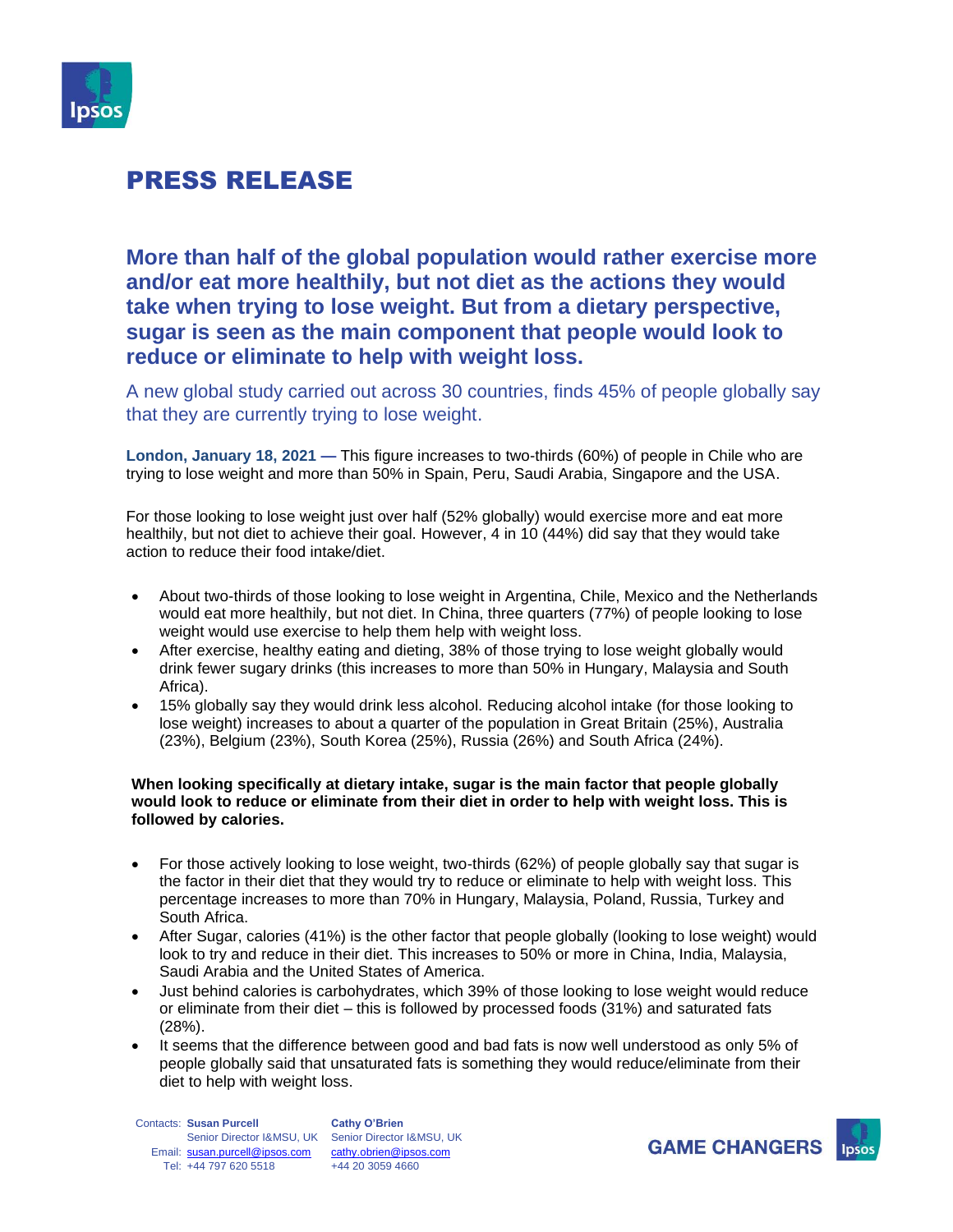

# PRESS RELEASE

• Alcohol was only mentioned by 16% of people globally as something to reduce or eliminate to help with weight loss but this percentage increases to a quarter of the population or higher in Russia, Poland and South Korea.

**Of twelve possible initiatives, that companies and governments could do to help people to lose weight, 4 in 10 of the global population (who are actively looking to lose weight) said cheaper healthy food would be the most helpful. This response was significantly ahead of any of the other proposed initiatives.** 

- Globally 4 in 10 (42%), who are looking to lose weight, believe that cheaper health foods would help them lose weight. This percentage increases to around two-thirds of the population in Hungary, Israel and South Africa.
- One fifth of the population globally (22%) believe more green public spaces for exercising would help them to lose weight. This figure increase to more than 40% for people in China and Saudi Arabia.
- More public exercise facilities are also considered to be an initiative which would help people lose weight by 18% of the global population (who are looking to lose weight). Notably this percentage increases to a third of the population in China (36%) and South Korea (31%).
- A similar percentage (17%) think easier access to healthier food would help with weight loss, increasing to about a third of the population in Argentina (36%) and Chile (30%).
- Clearer food labelling is believed to be an initiative that 13% of the global population think would help with weight loss and this increases to 23% in Germany.

After this, initiatives such as clearer food nutritional labelling (13%), new products which are designed to be healthier (12%), healthier ingredients in processed foods (11%) and weight management services (9%) are supported by approximately 1 in 10 of the population globally (who are trying to lose weight).

### **About the Study**

- The data for this research was collected via Ipsos' Global Advisor from October 23rd to November 6th, 2020. In total 22,008 interviews were conducted between October 23rd and November 6th 2020 among adult consumers.
- The survey was conducted in 30 markets around the world via the Ipsos Online Panel system: Argentina, Australia, Belgium, Brazil, Canada, Chile, China, France, Germany, Great Britain, Hong Kong, Hungary, India, Israel, Italy, Japan, Malaysia, Mexico, Netherlands, Peru, Poland, Russia, Saudi Arabia, Singapore, South Africa, Sweden, Turkey and the United States.
- The samples in some markets (e.g., Brazil, mainland China or India) are more urban, more educated, and/or more affluent than the general population. The survey results for such markets should be viewed as reflecting the views of the more "connected" segment of their population.
- The data is weighted so each country's sample composition best reflects the demographic profile of its adult population according to the most recent census data, and to give each country an equal weight in the total "global" sample.